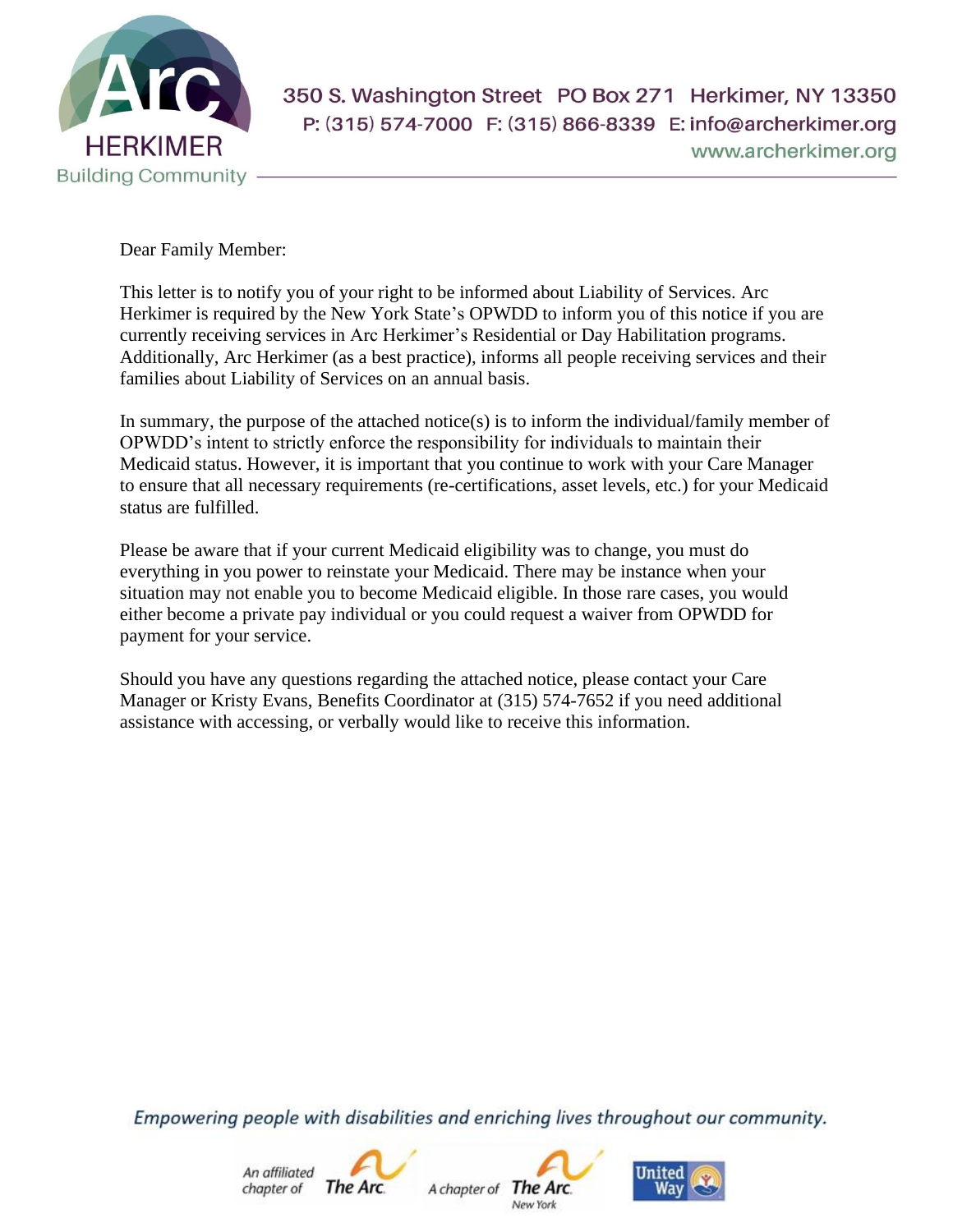Billable Days

|               |                       | Description                       | Code | Code      | Rate             | Unit report |
|---------------|-----------------------|-----------------------------------|------|-----------|------------------|-------------|
|               |                       |                                   |      |           |                  |             |
| Residential   |                       |                                   |      |           |                  |             |
| 222-241 31200 |                       | Supervised IRA                    |      | 4437      | 256.26<br>256.26 |             |
| 222-241 31200 | Theraputic            | Supervised IRA                    |      | 4439      | 256.26           |             |
| 222-241 31200 | Retainer              | Supervised IRA                    |      | 4438      | 1,914.75         |             |
| 222-241 31200 | nonbillable           | Supervised IRA                    |      | 4437/4438 | 957.38<br>6.30   |             |
| 330-337 31200 | Full                  | Supportive IRA                    |      | 4709      |                  |             |
| 330-337 31200 | Half                  | Supportive IRA                    |      | 4710/4711 |                  |             |
| 380 31795     |                       | <b>Burwell Site based Respite</b> |      | 7422      |                  |             |
|               | Group Day Habiliation |                                   |      |           |                  |             |
| 499 31502     | Computer Lab          | Group Day Habilitation            |      | 4453      | 153.96<br>76.98  |             |
| 499 31502     | Computer Lab          | Group Day Habilitation            |      | 4454      | 153.96           |             |
| 522 31502     | 350 S Washington      | Group Day Habilitation            |      | 4453      | 76.98<br>205.04  |             |
| 522 31502     | 350 S Washington      | Group Day Habilitation            |      | 4454      | 102.52<br>153.96 |             |
| 522 31502     | 350 S Washington      | Group Day Hab Ind Spc             |      | 7437      | 76.98            |             |
| 522 31502     | 350 S Washington      | Group Day Hab Ind Spc             |      | 7438      | 153.96<br>76.98  |             |
| 523 31502     | 4th Ave               | Group Day Habilitation            |      | 4453      | 153.96<br>76.98  |             |
| 523 31502     | 4th Ave               | Group Day Habilitation            |      | 4454      | 153.96           |             |
| 524 31502     | 411 Folts             | Group Day Habilitation            |      | 4453      | 76.98<br>153.96  |             |
| 524 31502     | 411 Folts             | Group Day Habilitation            |      | 4454      | 76.98            |             |
| 560 31502     | w/o Walls             | Group Day Habilitation            |      | 4453      |                  |             |
| 560 31502     | w/o walls             | Group Day Habilitation            |      | 4454      |                  |             |
| 590 31502     | Learning Center       | Group Day Habilitation            |      | 4453      |                  |             |
| 590 31502     | Learning Center       | Group Day Habilitation            |      | 4454      |                  |             |
| 720 31719     | Senior                | Group Day Habilitation            |      | 4453      |                  |             |
| 720 31719     | Senior                | Group Day Habilitation            |      | 4454      |                  |             |
|               |                       | Senior Transportation             |      |           |                  |             |
|               |                       | Day Hab Transportation            |      |           |                  |             |
|               |                       | Supplemental Day Habilitation     |      |           |                  |             |
| 760 31760     | Community DH          | Supplemental Day Habilitation     |      | 4455      | 153.96<br>76.98  |             |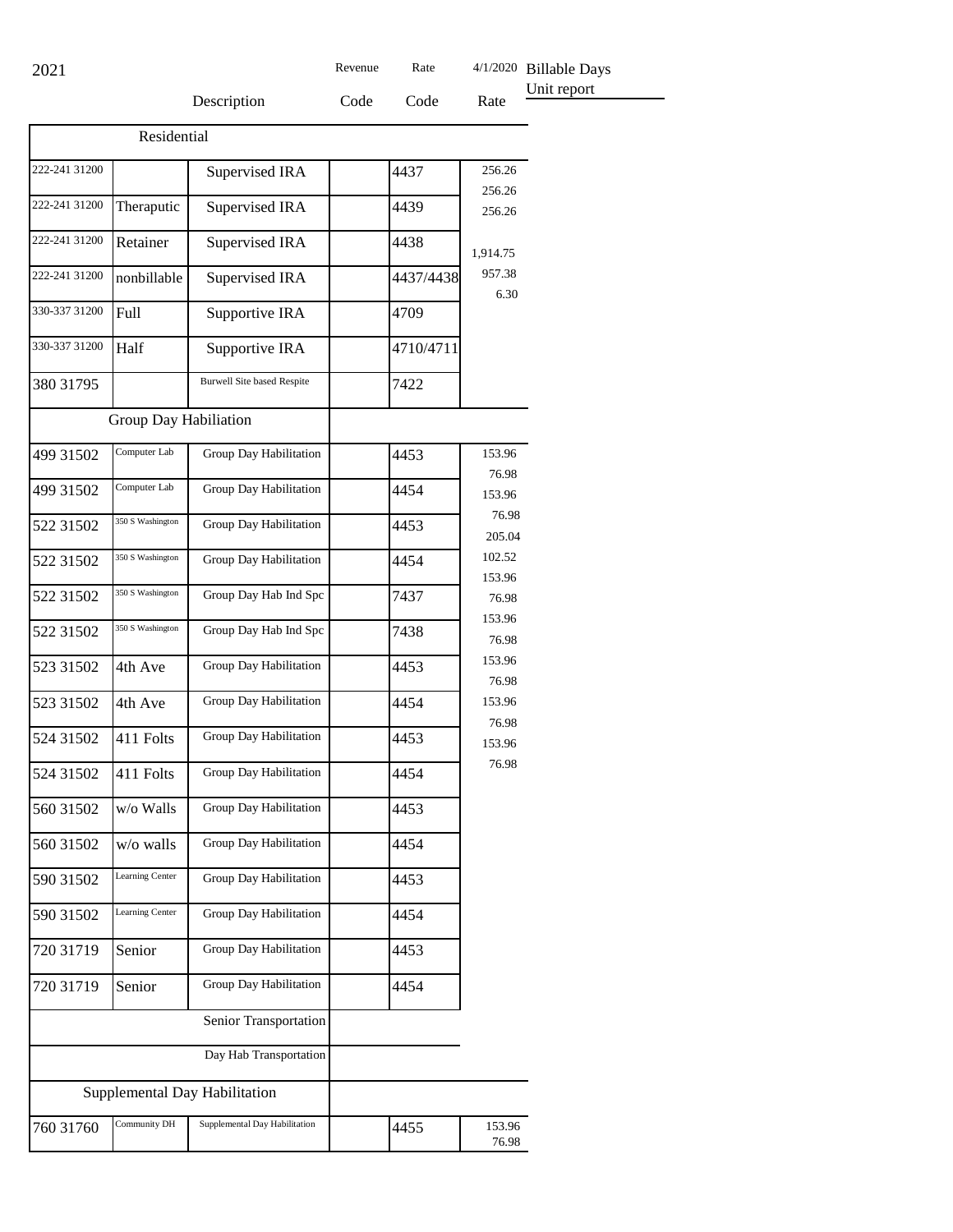| 2021      |                          |                                                     | Revenue | Rate | 4/1/2020        |
|-----------|--------------------------|-----------------------------------------------------|---------|------|-----------------|
|           |                          | Description                                         | Code    | Code | Rate            |
| 760 31760 | Community DH             | Supplemental Day Habilitation                       |         | 4456 |                 |
|           |                          |                                                     |         |      |                 |
|           | <b>Site Based PreVoc</b> |                                                     |         |      |                 |
| 422 31700 | 4th Ave                  | Waiver Income - Pre Voc                             |         | 4464 | 162.35          |
| 422 31700 | 4th Ave                  | Waiver Income - Pre Voc                             |         | 4465 | 81.17<br>162.35 |
| 621 31700 | 4th Ave                  | Waiver Income - Pre Voc                             |         | 4464 | 81.17           |
| 621 31700 | 4th Ave                  | Waiver Income - Pre Voc                             |         | 4465 |                 |
|           |                          | Prevoc Transportation                               |         |      |                 |
|           |                          | <b>Community Based PreVoc</b>                       |         |      |                 |
| 422 31705 |                          | Community PreVoc-Individual                         |         | 4781 | 11.82           |
| 422 31705 |                          | Community PreVoc-group of 2                         |         | 4782 | 7.39<br>5.91    |
| 422 31705 |                          | Community PreVoc-Group of 3+                        |         | 4783 | 11.82<br>7.39   |
| 628 31705 | Mall                     | Community PreVoc-Individual                         |         | 4781 | 5.91            |
| 628 31705 | Mall                     | Community PreVoc-group of 2                         |         | 4782 |                 |
| 628 31705 | Mall                     | Community PreVoc-Group of 3+                        |         | 4783 |                 |
|           | <b>SEMP</b>              |                                                     |         |      |                 |
| 421 31072 | Medicaid                 | Supported Employment Intensive(II) -1               |         | 4790 | 21.29           |
| 421 31072 | Medicaid                 | Supported Employment Extended(EI) -1                |         | 4792 | 21.29<br>6.04   |
| 421 31072 | Medicaid                 | Supported Employment Intensive(IG) -2+              |         | 4791 | 6.04            |
| 421 31072 | Medicaid                 | Supported Employment Extended(EG) -2+               |         | 4793 |                 |
|           |                          | <b>Billable Days</b>                                |         |      |                 |
| 421 33056 | <b>OPWDD</b>             | Unit report<br>Supported Employment Extended(EI) -1 |         | 4792 | 21.29           |
| 421 33056 | OPWDD                    | Supported Employment Extended(EG) -2+               |         | 4793 | 6.04<br>6.04    |
| 421 33056 | OPWDD                    | Supported Employment Intensive(IG) -2+              |         | 4791 | 24.28           |
| 421 32245 |                          | <b>HCBS</b> Children Caregiver                      |         | 8003 | 12.28           |
| 421 32250 |                          | <b>HCBS</b> Children Respite                        |         | 8023 | 104.39<br>0.52  |
| 421       |                          | <b>HCBS Children Staff Travel</b>                   |         |      | 26.10           |
| 421 32480 | OMH                      | <b>HCBC</b> Educational Support                     |         | 7805 | 104.39<br>12.03 |
|           |                          |                                                     |         |      | 10.22           |

421 32038 OMH HCBC Staff Transportation A0160